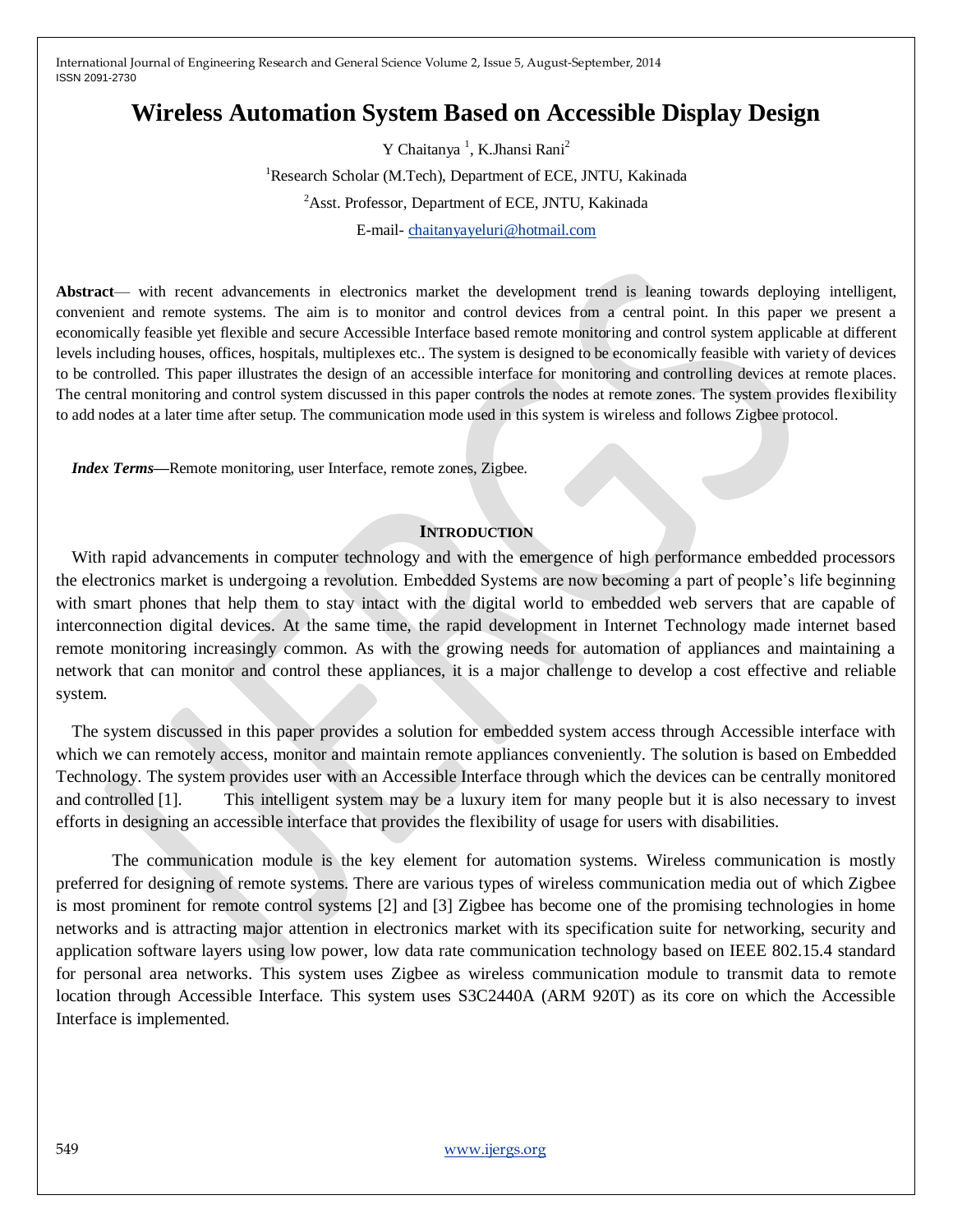#### **SYSTEM DESCRIPTION**

### **Accessible User Interface**

 An Accessible interface is a user interface that provides ease of access to persons with disability. The aim of accessible interface is not the creation of exclusive spaces for people with disabilities which could be a form of discrimination but rather to develop systems that can be used by everyone. Also it is possible to notice that works on user interface for automation systems are very specific, addressing significant type of impairment. The project assistive housing [6] focuses on elderly comfort allowing home automation through television set and remote control interface. Another work proposes touch screen based interface for people with limitations in upper and lower limbs[7].Other solutions based on image processing, gesture based control system[8] that controls home appliances based on hand gesture recognition. The user interface developed in this system is designed using Qtcreator Integrated Development Environment (IDE) for Qtopia cross development platform deployed on ARM platform (S3C2440A). The interface provides a touch screen control through which remote devices can be accessed. The choice of touch screen interface is based on two factors: the wide spread use of touch based mobiles and PDAs and considering that most of the disabled persons have locomotion difficulty. The design adopted in this system is inspired from quadrant approach proposed in [1]. The GUI layout offers simplified label buttons to identify the appliance to monitor and control. The status of the appliance can be known with the help of labelled button disable/enable. If the device is in "on" state the label is disabled and vice versa. This offers flexibility to the user with monitoring and control done at the same instant.

#### **System Architecture**

 Here we propose the setup of Central Monitoring and Control System that is standalone, cost effective, reliable. The whole system setup is divided into three zones as follows:

- Remote zones
- Central Monitoring & Control System
- External peripherals connected to Central Monitoring & Control System.

The remote nodes are connected to sensors and devices to be controlled. The Central Monitoring System is the heart of the System and it feeds the input received from sensors to the Accessible Interface and it sends commands to the remote zone to operate the peripherals as shown in Fig.1 (a). An 8051 micro controller is placed in each zone and it acts as Remote Terminal Equipment (RTE). The external peripherals and sensors at remote zone are connected to 8051 micro controller. The Central Monitoring and Control System communicate through Zigbee interface to control the peripherals at remote location. If something undesirable happens at the arbitrary zone the Central Monitoring System would alert the administrator by means of Short Message Service (SMS) through GSM module connected to it. The USB camera continuously monitors the remote zones and sends the frames to the for live monitoring.

The remote nodes have three types of executable elements namely:

- **Sensors**
- Webcam
- Electric Equipments

Fig.1 (b) describes the elements at the remote zone. The sensors feed the input to central monitoring and control system. Webcams sends the live feed as frames for monitoring. Electrical equipments are executable elements controlled from the central zone.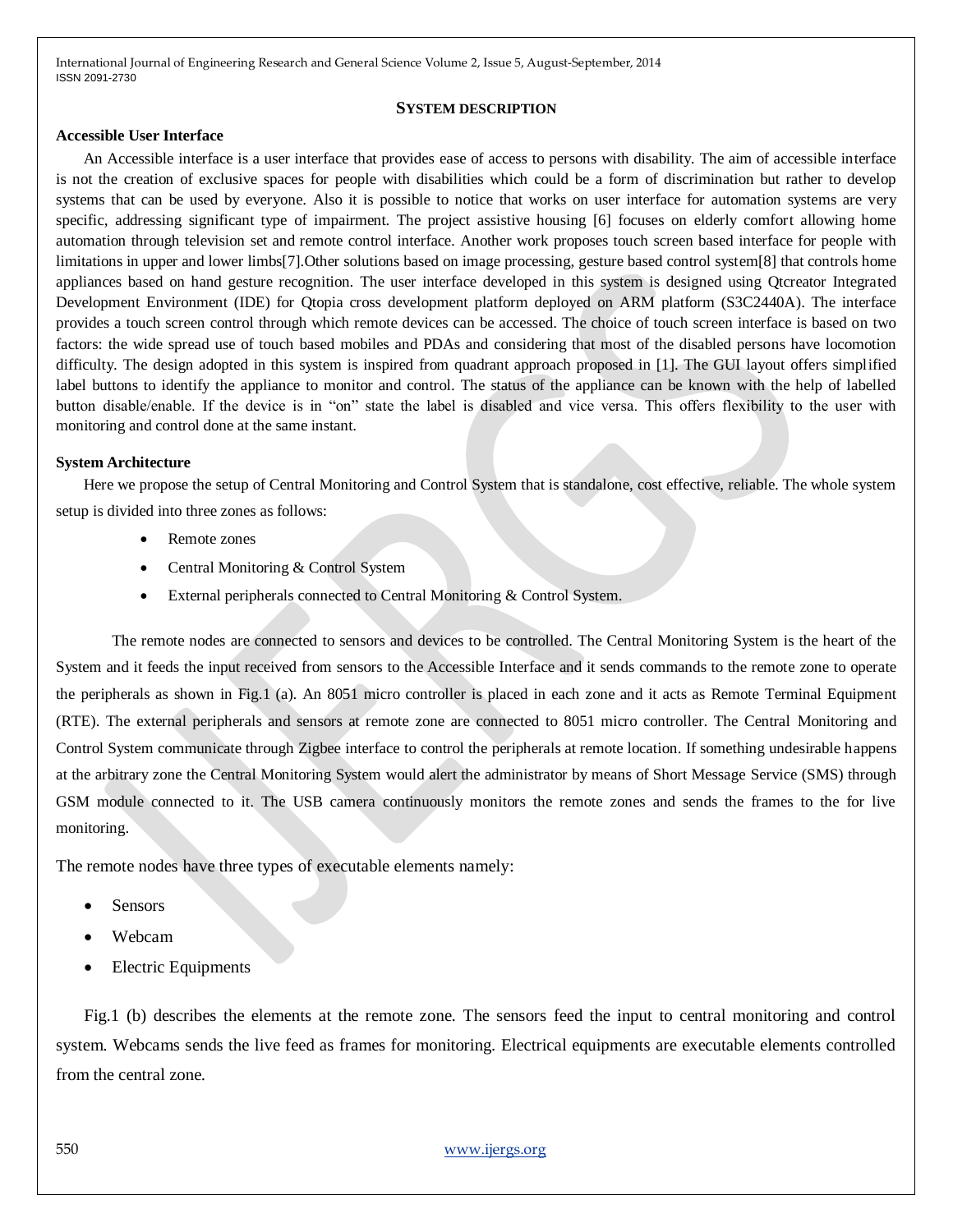

**Fig. 1.**System architecture of central monitoring and control system



**Fig. 1(b).**Structure of remote node

# **SYSTEM DESIGN**

## **Hardware Design**

The general hardware structure for central monitoring and control system is based on ARM processor (S3C2240A) as shown in Fig.2.The choice of ARM9 processor is because of their low cost and low power consumption. The Board operates at the frequency of 400 MHz with 64MB SDRAM, 64 MB NAND Flash. The board operates with 5V external supply with working voltages of 3.3V, 1.8V, 1.25V generated on board. The S3C2440A CPU supports two types of boot modes: booting from NAND flash and booting from NOR flash. An UVC compatible web cam is used for video surveillance. The Ethernet interface uses a Davicom DM9000 chip. The three serial ports are led out on CON1 (UART0), CON2 (UART1), and CON3 (UART2). UART0 is also connected to RS232 level converter. There are four ADC channels connected to GPIO header (CON4). It also has a four wire resistive touch interface. Xbee 2.4 GHz RF-modules operating under Zigbee protocol are used as communication medium. SIM900 GSM module is used for message alerts.8051 micro controller is used as Remote Terminal Equipment (RTE).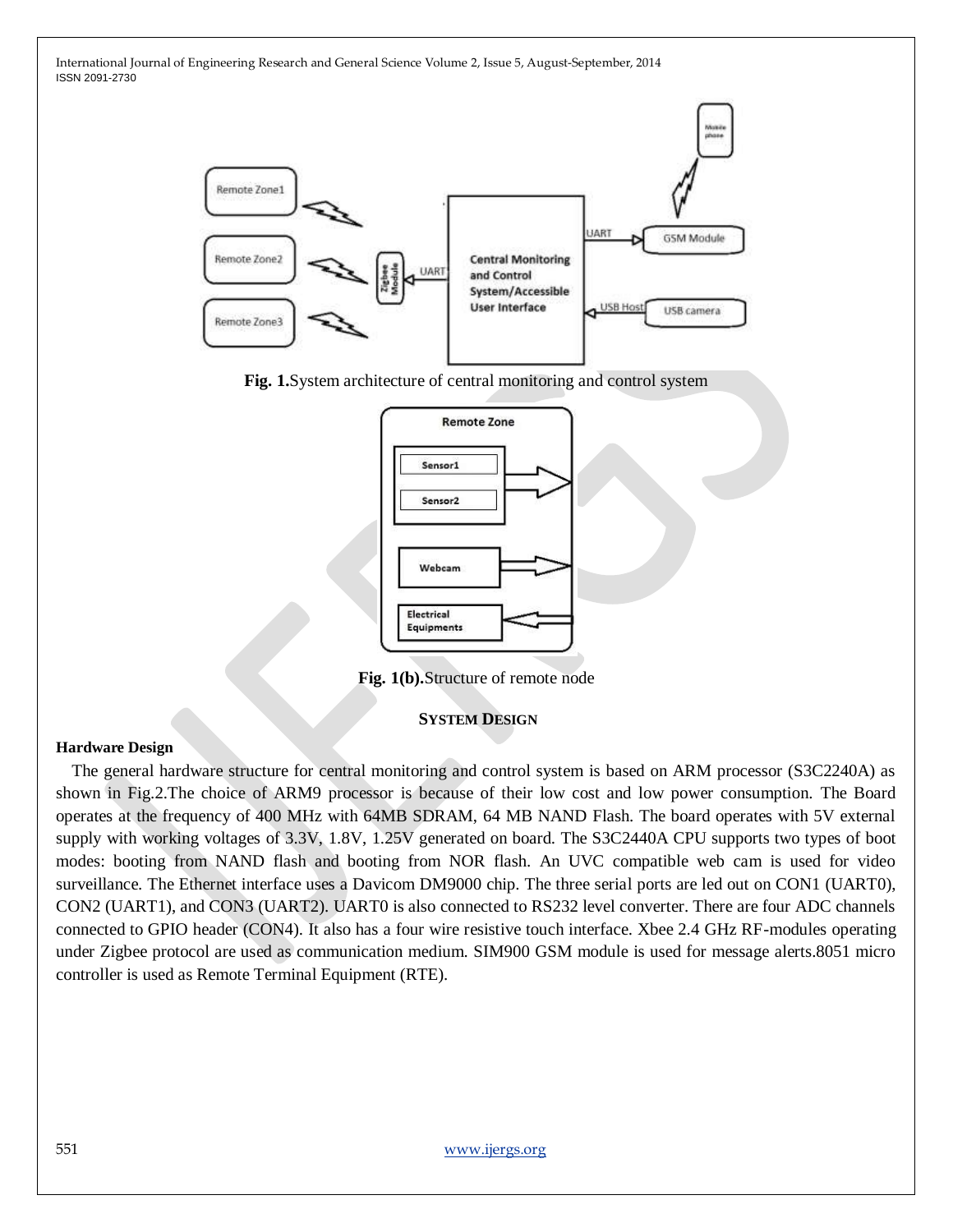

**Fig. 2**.Hardware structure of the system

#### **Software Design**

The software development process includes: the establishment of cross compiler, creation of root file system, transplantation of boot loader, porting embedded Linux kernel, design of Accessible Interface using Qt creator IDE. ARM Linux gcc is used as cross compiler. Host system uses Ubuntu 12.04 for development and target system uses embedded Linux as operating system. Linux is used as it is open source kernel and can easily be transplanted to the requirements of Embedded Systems. The software framework for the system is shown in Fig.3.



**Fig. 3**.Software framework of the system

552 [www.ijergs.org](http://www.ijergs.org/)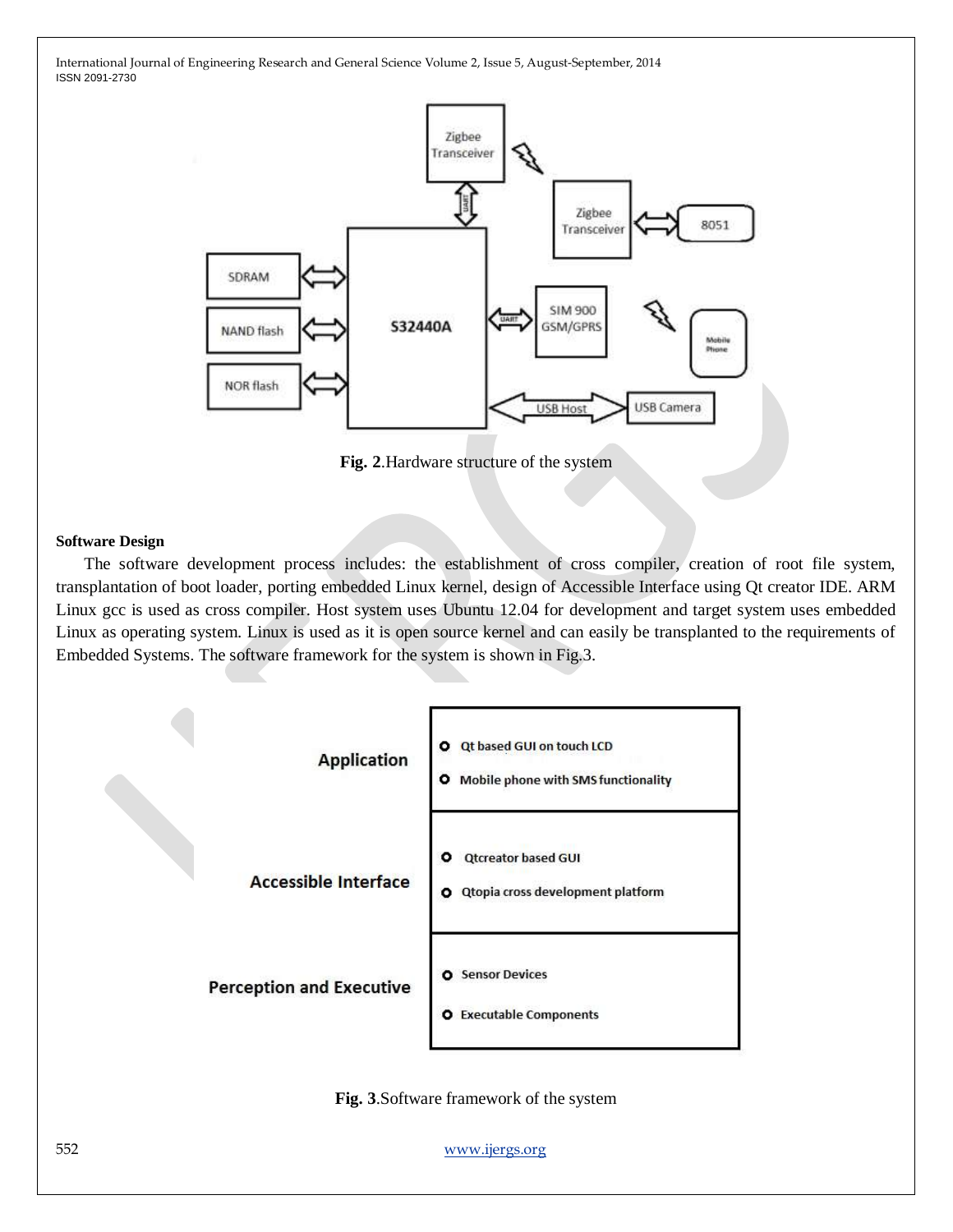#### **SYSTEM REALIZATION**

### **Accessible Interface based Control System**

The Accessible Interface allows administrator to control devices at remote zone. The Accessible Interface design is achieved using from Qtcreator for Qtopia cross development platform. Qtopia is a graphical environment for Linux on mobile phones, handheld PC or multimedia and embedded devices. Qtcreator uses C++ compiler from GNU compiler connection on Linux. Device drivers are written in C++ language.

The central monitoring and control system has three UART interfaces. UART0 uses RS232 for communication with host computer.UART1 uses TTL to connect with Xbee 2.4GHz RF-module. Xbee transceivers use Zigbee protocol to communicate with remote microcontrollers. UART2 uses TTL to connect with SIM900 GSM/GPRS module. MAX232 IC used as level converter from TTL to RS232 as shown in Fig.6. The central monitoring and control system has a touch LCD interface as shown in Fig.5. The device drivers are written for LCD interface on Qtopia platform. The user interface allows the administrator to select a remote zone to access the devices with ease.

At remote zone 8051 microcontroller is used control peripherals and to feed the input from sensors to central monitoring and control system. Depending on the sensor feedback obtained the warning or alert message is sent to administrator using SIM 900 module.

A remote zone can be monitored with the help of USB hub that connects various USB cameras placed at each remote zone. The zones can be monitored through by connecting to USB hub. V4Linux drivers installed in the central monitoring and control system allows us to capture frames from the USB camera and display it on the LCD interface.

### **Zigbee Addressing**

 Xbee 2.4GHz RF-modules used in this system operate within ISM 2.4 GHz frequency band and are pin-for-pin compatible with each other. They have the indoor range of about 30m. Xbee module can be viewed as modem as it mainly uses UART to communicate with the main board. Xbee modules communicate through AT command mode. Each module has a unique device ID through which they establish a single communication channel within ISM 2.4GHz frequency band. The baud rate is set to 9600.

Zigbee module acts as network coordinator connecting remote nodes with central system. But before making communication Zigbee needs to be initialized. The initialization procedure between Zigbee sensor nodes and Zigbee coordinator is shown in Fig. 4.

## **Short Message Service**

 SIM 900 GSM/GPRS module is used to send alerts to administrator. SIM 900 works on 900MHz frequency. The baud rate is set to 115200. This module has an AT command interface that provides the services of GSM call, short message and GPRS net service. It has SIM card slot into which any GSM SIM card can be inserted to avail services. The use of GSM technology allows user to control appliances through GSM commands [3] which has not been proposed in this system but can be designed in future systems of automation.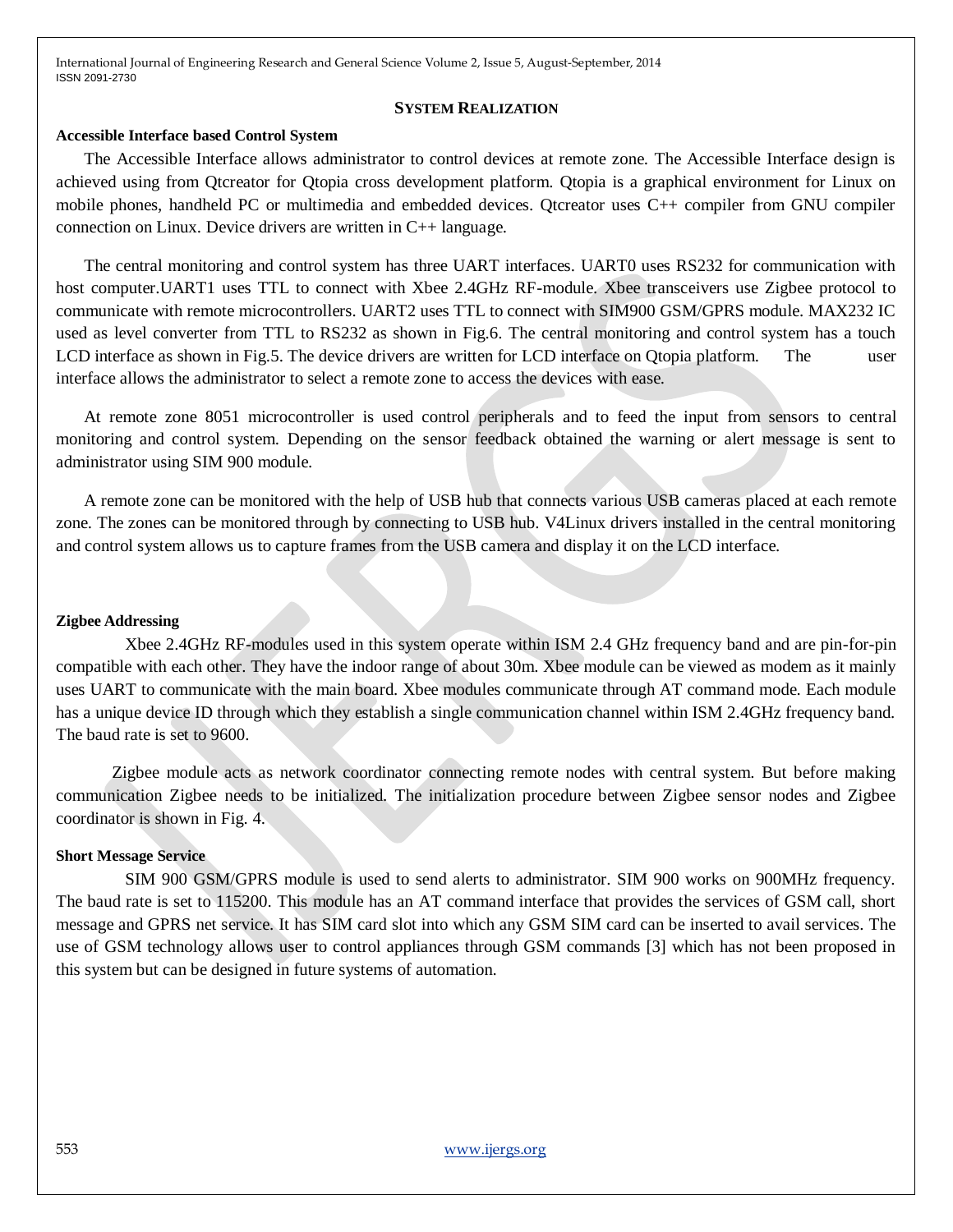

**Fig. 4**.Zigbee information processing flow chart

# **INTERFACE DESIGN DIAGRAMS**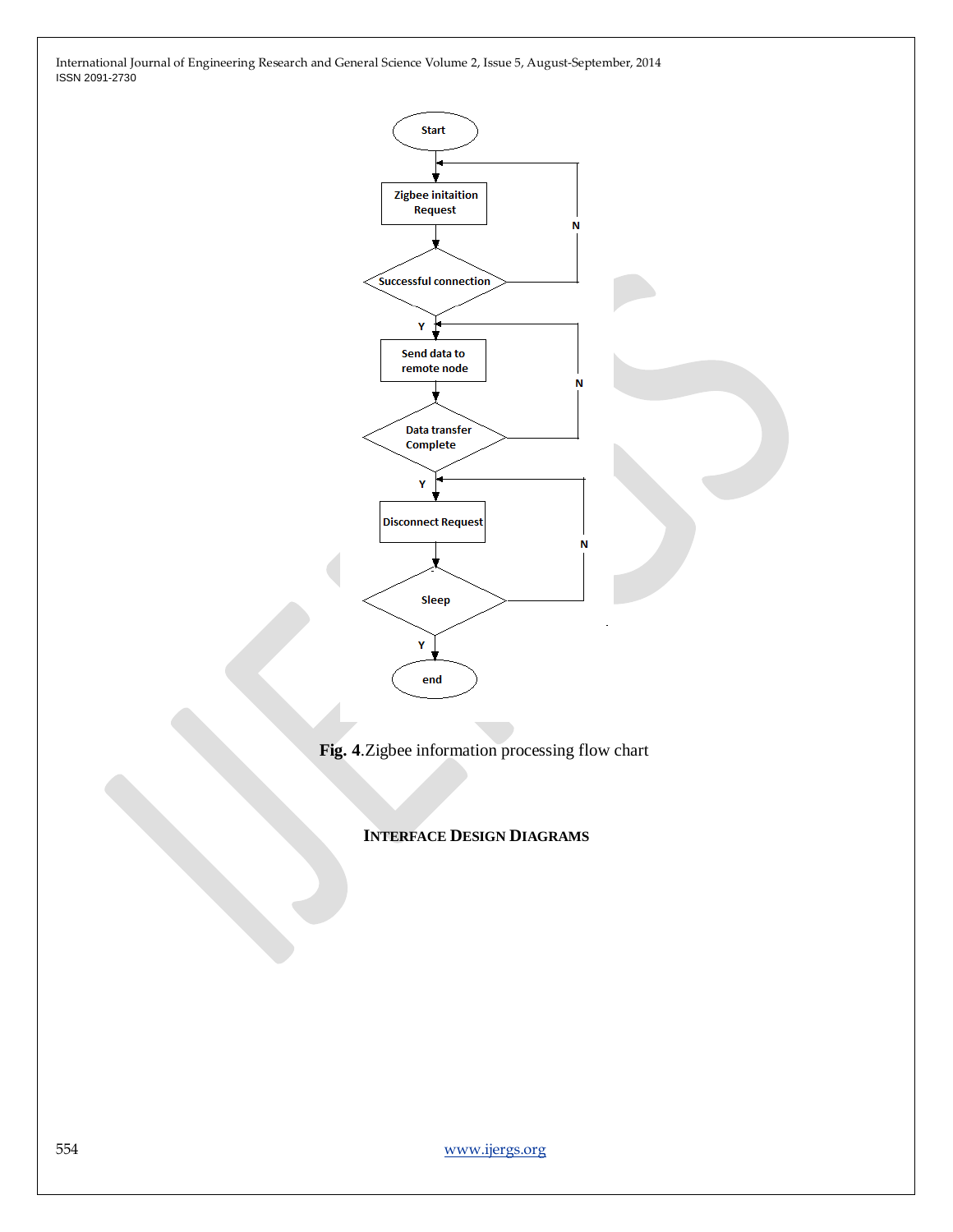| 骤 | Disputy Control Panel                             |                      |   |  |
|---|---------------------------------------------------|----------------------|---|--|
|   | Accessible District Control Panel<br><b>UGHT1</b> | PANS.                |   |  |
|   | DER72                                             | <b>FANT</b>          | Þ |  |
|   | <b>IN MODE ON</b>                                 | <b>PUL MODE CITY</b> |   |  |

**Fig. 5**.Accessible touch interface on Qtopia platform



**Fig. 6**.External peripheral interface

## **CONCLUSION**

The system described in this paper is economically feasible and flexible. The accessible interface is simple and easy to use which does not require any prior knowledge for operation. It addresses the primary objective of accessible interfaces and also serves the purpose of commercial applications. With slight modifications it can be easily applied in various fields such as home automation, industrial control and intelligent appliances. Therefore, it has wide variety range of application prospects and great promotional value. The functionality of system could be further extended